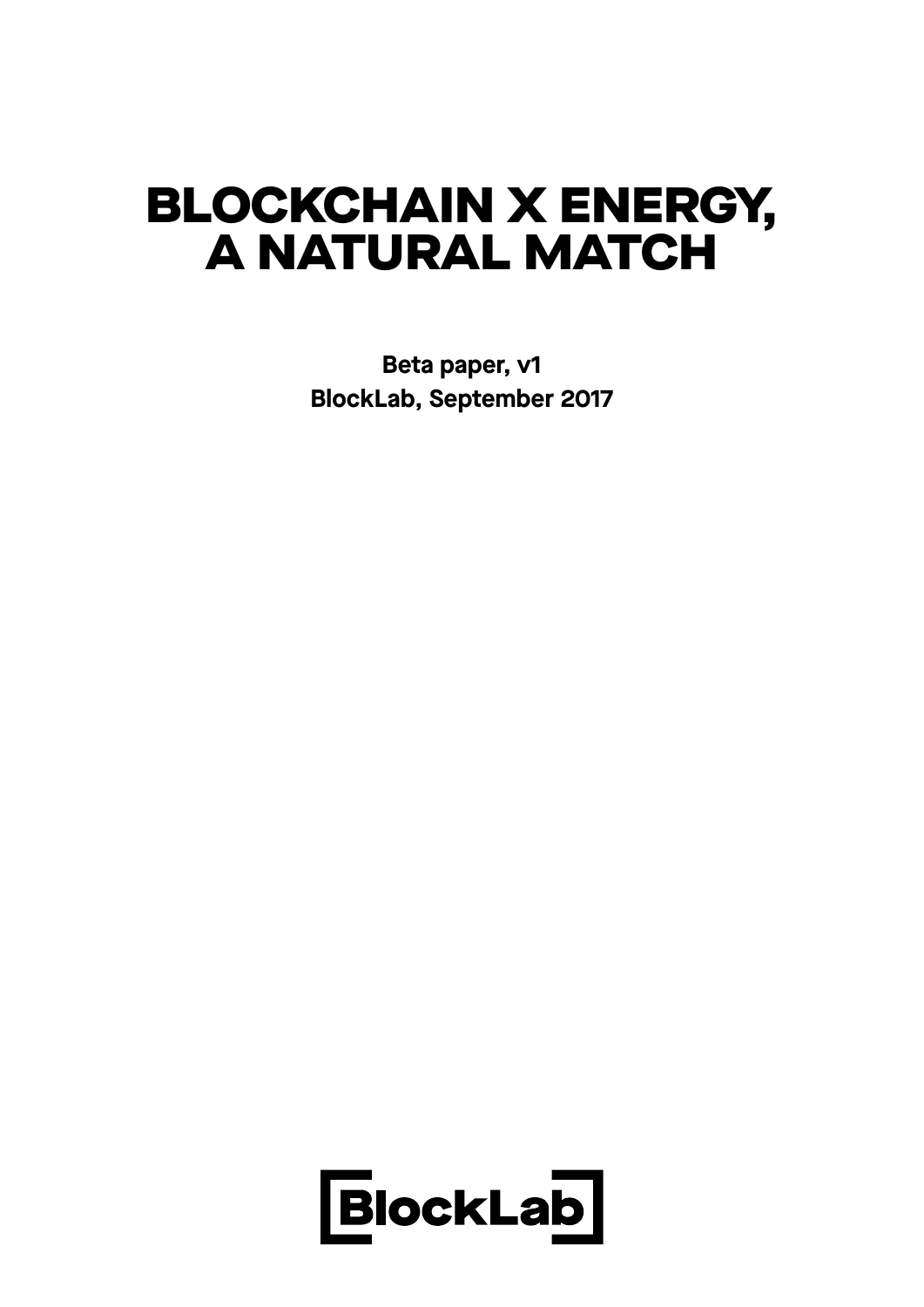## 1 A NATURAL MATCH

September 2017. Blockchain technology is making headlines weekly, typecasted as the biggest disruptor since the internet. Whether it's the travel business, the music industry, the financial system or the real estate market, business managers worldwide are being urged to prep for a major shakedown. Cut out the middle men, overpower the moguls, clean up corrupted market structures - blockchain as the new revolutionary.

Then again, the wittiest businesses choose to move forward and embrace blockchain technology to further strengthen their positions: an infallible insurance system, fraud free certifications, e-voting on the stock exchange – all mint condition use cases, and also all reassuring current key positions and power blocks. Blockchain as the next optimization tool.

For the energy market though, blockchain might be assessed best as a major *enabler* of an inevitable transition. The biggest disruptor is already there, on the supply side. The renewables are taking over out of necessity, providing energy in a way more intermittent and diversified way than the fossils do. The largest challenge for a sustainable energy system is therefore to build a supporting market structure. The system needs radical change in order to survive and that shift should be directed towards highly flexible networks that are able to tackle the weak spots of the emerging energy solutions.

So, as the fossil system is already a publicly acclaimed write off, blockchain will neither be its optimizer, nor its disruptor. It will most probably proof to be a strategic partner for the energy transition at hand, because blockchain technology and the next grid, well, they look like a natural match.

## 2 A TRANSACTIVE GRID

#### **The energy transition**

The energy transition is gaining rapid and irreversible momentum. Solar energy will be cheaper than coal in countries like the UK and the Netherlands by 2021 and is already so in Germany, the USA and Spain<sup>1</sup>. Costs of wind energy are dropping fast, especially off shore where the first park without subsidies is currently being built in Germany. Meanwhile, fossil energy sources are experiencing a strong headwind. In a few years' time, natural gas in the Netherlands has gone from cornerstone of the welfare state, via 'the transition fuel' to a social liability. Coal is facing strong societal opposition and the Economist has heralded the death of the oil-fueled internal combustion engine as a result of the fast-growing use of electric vehicles<sup>2</sup>.

The energy transition needs to make use of all renewable sources available. It is clear that electricity will play an increasingly central role as an energy carrier as mobility, heating and industry become electrified and solar and wind energy will continue to grow. But also, geothermal energy and residual heat from industries and data centers need to be harnessed, as well as hydrogen and biofuels. The future energy system will be a multi commodity market – proportions will have to emerge, but a very diverse landscape it will definitely be.

Rotterdam will be strongly affected by the energy transition. Its large international petrochemical cluster, the city and surrounding region are responsible for a third of the Dutch carbon emissions and energy use<sup>3</sup>. This not only makes the energy transition important from a sustainability, but also from an economic perspective.

#### **Challenge: avoiding billions of energy costs**

Up till now the leading problem framing for consumers, policy and business largely consists of three main measures according to the so-called *trias energetica*: reducing energy demand, more efficient applications of energy and promoting renewable energy production. Gradually a new question is taking center stage: how to connect energy production and consumption in a sustainable and reliable energy system with minimal physical assets. Failing to respond to this question will result in a glut of expensive but underutilized tangible assets. Let's pinpoint some of the hottest issues for the near future.

**Power generating capacity.** As solar and wind energy provide electricity at zero marginal costs, they drive down the average electricity prices and increase the volatility. As a result, fossil fueled power plants are being paid (and thus maintained) to keep running as a backup, wind turbines are let run idle at times and plans are made to curtail solar energy feed when supply exceeds demand. Apart from the resulting inefficient use of power production capacity, this implies that the phase out of fossils is slowed and subsidies for renewable energy remain necessary due to the lower revenues even as the costs of renewable drop. This inconvenient truth is dubbed

- <sup>1</sup> Bloomberg Energy Outlook, 2016 <sup>2</sup> The Economist, The death of
- the internal combustion engine, August 12th-18th, 2017
- <sup>3</sup> A. Aazami, M. Taanman, O Larcin, Van Volume naar Waarde, 2016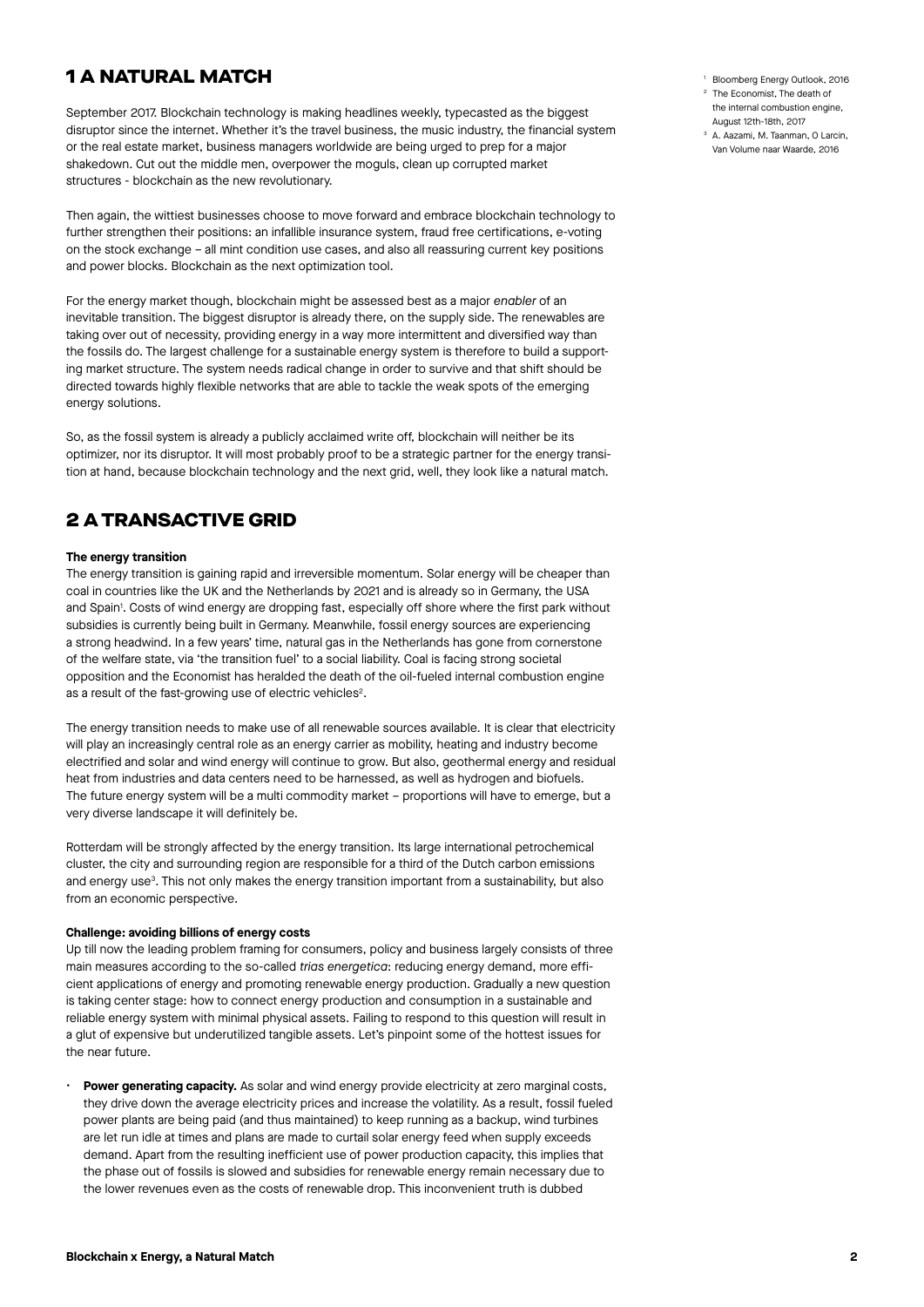'clean energy's dirty little secret' by the Economist<sup>4</sup> and the energy sector is responding to this. For example, Dutch TSO Tennet and energy company Engie are piloting virtual power plants that aggregate the unharnessed reserve capacity of decentral sources like batteries, heat pumps and water boilers in order to reduce dependency on large conventional power plants.

- **Grid congestion.** If relying on electricity alone, electricity use of small users may triple and peak demand will increase four- to five-fold in winter, leading to congestion on the electricity grids. To maintain current high levels of reliability, huge investments will be needed. A BAU scenario speaks of annual costs of around two billion euros in the Netherlands alone<sup>5</sup>. With smart energy applications, these costs can be reduced substantially. For example, additional household congestion costs for electric vehicles drop by 57% with smart charging of batteries and additional congestion costs for heat pumps drop by 31% according to a study by Ecofys.
- **Use of heat sources.** Industry in the Rotterdam harbor is permitted to release 150PJ a year in waste heat. This waste heat currently has no value. Yet it is double the amount of heat the 1.6 million households in the larger region use for heating and for which they pay around 1.5 billion euros a year. A four to five billion euro regional heat infrastructure is being planned to further connect industry to small residential and business heat users. The aim is to create an open infrastructure in which also heat from geothermal sources and greenhouses can be used.
- **Storage capacity.** Electric vehicles currently represent 1% of total car sales in the Netherlands and are expected to take over in the coming decade. Already half of all battery capacity produced worldwide is being put in electric vehicles. And these cars stay parked for 95% of the day, driving only 37 kilometers a day on average. If used for local energy storage, each battery pack could service around fifty households for an hour, redeeming them of the need to install their own.
- **Pro-active end users.** Currently households, SME's and other small users hardly play an active role in the electricity markets at all. They pay a fixed, time independent price based on one or two tariffs, feed electricity from their solar cells into the grid based on simple net metering, and do not participate in the reserve market or price incentives to balance the grid. On average households pay 1600 euro's a year on their electricity bill. And even though it could save them hundreds of euro's a year, about half of the consumers has never even switched between energy suppliers since the market liberalized in 2004<sup>6</sup>. And that would only be step one, in the new grid selling your electric vehicles' reserve battery capacity on the reserve market may bring in an additional 250 euro each year<sup>7</sup>.

#### **The smart turn for the energy transition**

From this angle, a multi-billion opportunity arises in the Netherlands alone. Benefits fall to governments in the form of lower subsidies for renewable energy, to consumers and businesses in the form of lower energy bills, network companies in the form of lower investments in electricity grids, producers that make more optimal use of their renewable energy generating capacity and society at large in the form of a cheaper and more swift transition to a sustainable energy system.

The main challenge to tap into this large potential is to create new market and business models based upon IT solutions that can securely, smart and efficiently connect the demand, production, storage and flexibility of millions of devices and prosumers. The development of the needed smart grids (energy grids connected to an IT structure) that form the infrastructural backbone is a first step and well underway. However, according to the Rocky Mountain Institute experiments to better manage and regulate the energy grids generally face four issues: (1) controlling demand is difficult as costumers are concerned about their privacy, sharing of data and of control of their own devices by third parties, (2) the tracking and validating of flows (energy, but also carbon credits for example) is often expensive or difficult, (3) full entrance to energy markets is restricted for small players and (4) the grids still carry their top-down legacy<sup>8</sup>.

A future outlook is to create not just smart electricity and heat grids, but fully transactive grids. Grids which are organized from distributed nodes instead of the traditional hierarchical grid structure. These would allow *all* energy devices and actors, both small and large scale, to perform economical transactions and determine loads, prices and optimal allocation of resources through fully interconnected hierarchical markets. It could open up the energy markets to all parties, adequately deal with privacy issues and individual preferences, be cheap and reliable to run and more resilient in the face of cyber-attacks or black swan events. It is within this context that the concrete economical and societal urgency of blockchain technology kicks in.

- 4 The Economist, Clean Energy's Dirty Little Secret, Feb 25th-March 3rd 2017
- 5 Ecofys, De waarde van congestiemanagement, 2016
- 6 Autoriteit Consument en Markt, Trendrapportage Energiemarkt voor consumenten – tweede helft 2015, 2016
- <sup>7</sup> Interview Vandebron, August, 2017 8 Rocky Mountain Institute, The
- Energy Web Foundation: Bringing Blockchain Technology to the Grid, Feb 14th 2017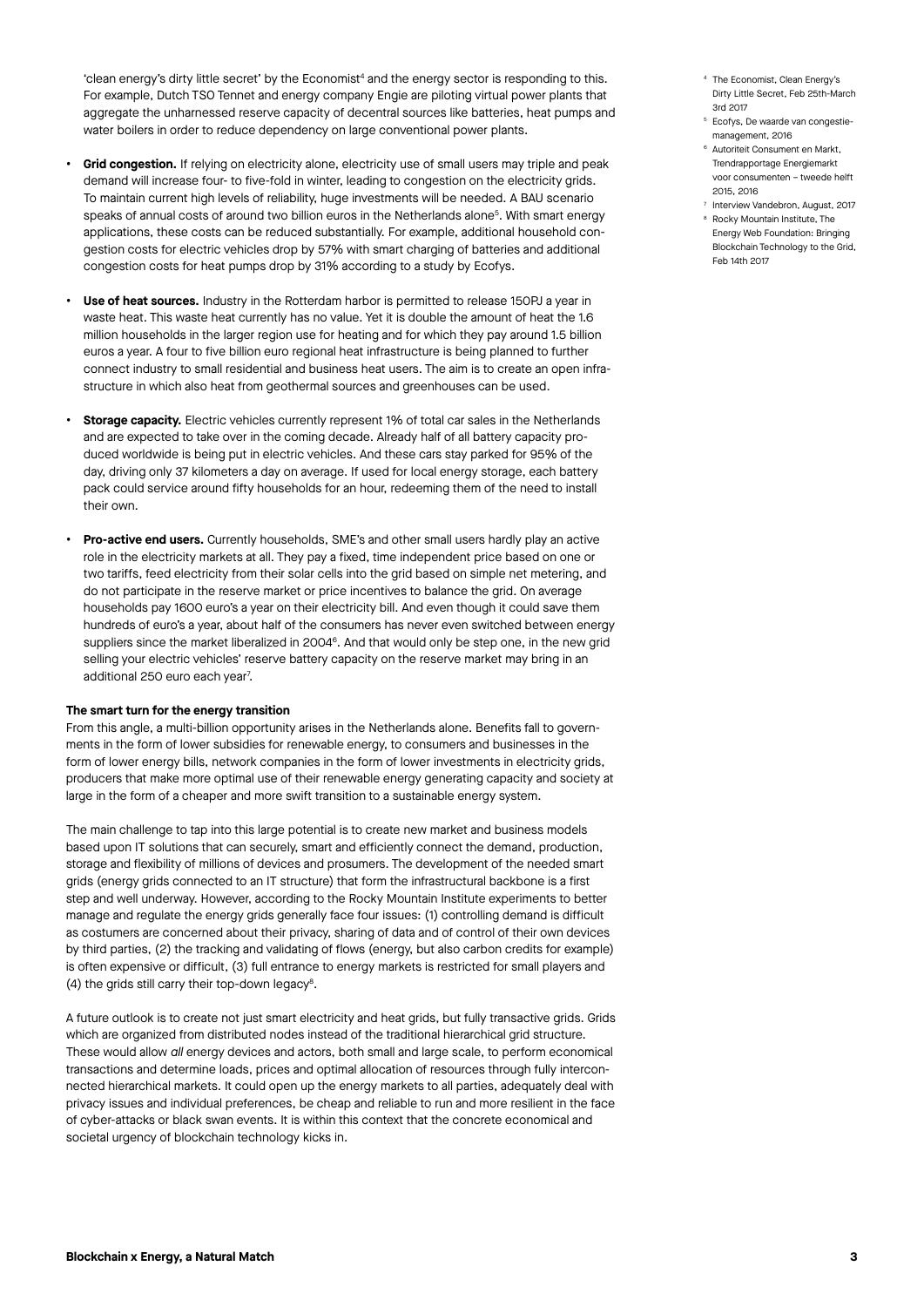## 3 BLOCKCHAIN TECHNOLOGY

#### **Ledgers and contracts**

One of the best pitches so far: 'what internet did for information, blockchain will do for value transactions'. Blockchain technology became known through Bitcoin, has gain quite some attention as a fintech tool and is making headlines recently via the legitimation of cryptocurrencies in Japan and Russia and via ICO's, initial coin offerings. But the crucial point to remember is that blockchain technology is not limited to money flows. Value transactions can be about intellectual properties, shares, licenses, material flows … and energy.

The core of a blockchain is one large ledger that registers all transactions of all partners connected to the network, including the corresponding balances. All connected computers have their own identical copies of the ledger, so that it can only be changed if all partners approve. A party that wants to do a transaction, sends it into the blockchain network. Next, every computer connected checks the ledger to determine whether or not the transaction is possible and legit. Only if a transaction gets approved by all peers, it will be registered in the ledger – which will then be updated on all computers involved. Once entered into a blockchain, information cannot be erased. Thus, a blockchain contains an accurate, time-stamped and verifiable record of every transaction ever made and the network does not need a central authority.

The next step is that blockchain technology allows us to develop smart contracts that bring a lot of innovation possibilities to the table. Contracts are captured in codes and, when approved by all users, are able to execute themselves on the blockchain. In fact, any 'if…., then….' statement can be programmed and added to your assets. For example: 'if it's January 1, if investor X did not go bankrupt and if the balance increased more than Y since January 1 of last year, transfer 25% of the increase to X'.

The benefits are obvious: blockchain enables us to handle very complex and diversified transaction systems automatically, opening up complete new perspectives on grids, networks and markets, all way more decentralized.

#### **Key assets for the transactive grid**

Let's focus on the crucial cornerstones blockchain has to offer for our holy grail, the transactive grid.

**• Diversifying and activating the playing field.** Blockchain technology can reduce the transaction costs so energy transactions by smaller energy users and producers may become economically interesting. Hence P2P energy trading (eg BMG<sup>9</sup>, next page), a new paradigm in the energy market where people and business can generate their own energy from renewable energy sources and exchange these with others. The consumers who both generate and consume energy become prosumers and they can either store it with energy storage devices, or supply others who are in energy deficit.

 But only so much can be done peer to peer. National and international connections to large energy users (industry), suppliers (off shore wind parks) and storage options (e.g. in hydrogen and ammonia) are necessary and further help even out local differences in for example wind speed or use peaks. One step beyond peer to peer is the aggregation of distributed production, storage or demand, enabling networks of peers, for instance EV drivers, to create serious leverage on the energy market.

 Many existing projects started from the microgrid level to investigate the operation of P2P energy trading. They rely on availability of local energy sources, therefore local levels form the basis, together with a sophisticated ICT system for managing and balancing the microgrids. These experiments can be seen as miniature ecosystems, that prelude a new market structure and are worthwhile monitoring.

**• Diversifying and activating the playing field.** Blockchain technology can reduce the transaction costs so energy transactions by smaller energy users and producers may become economically interesting. Hence P2P energy trading (eg BMG, next page), a new paradigm in the energy market where people and business can generate their own energy from renewable energy sources and exchange these with others. The consumers who both generate and consume energy become prosumers and they can either store it with energy storage devices, or supply others who are in energy deficit.

 But only so much can be done peer to peer. National and international connections to large energy users (industry), suppliers (off shore wind parks) and storage options (e.g. in hydrogen and ammonia) are necessary and further help even out local differences in for example wind speed or use peaks. One step beyond peer to peer is the aggregation of distributed production,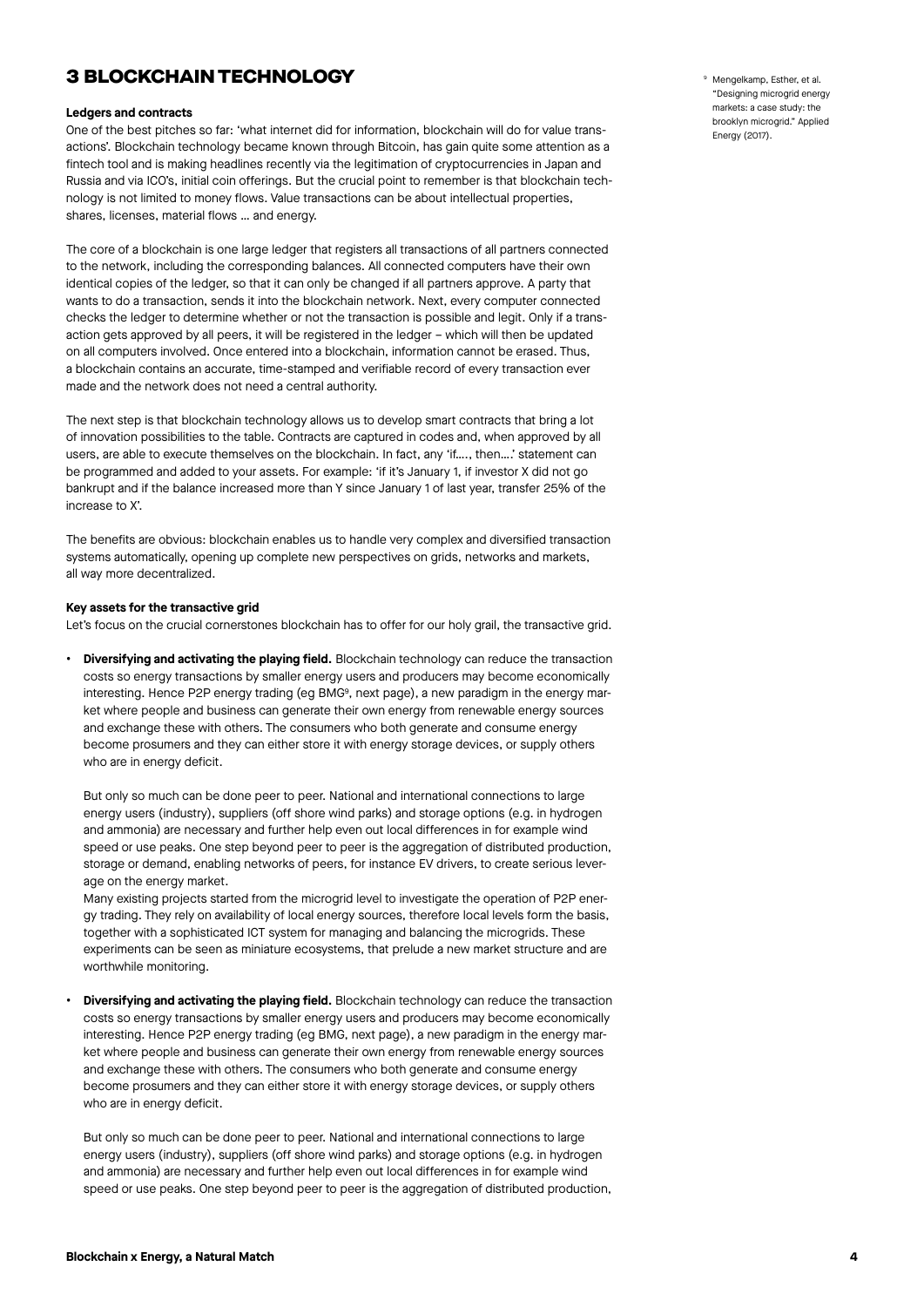storage or demand, enabling networks of peers, for instance EV drivers, to create serious leverage on the energy market.

 Many existing projects started from the microgrid level to investigate the operation of P2P energy trading. They rely on availability of local energy sources, therefore local levels form the basis, together with a sophisticated ICT system for managing and balancing the microgrids. These experiments can be seen as miniature ecosystems, that prelude a new market structure and are worthwhile monitoring.

**• Agents for a demand response market.** In a demand and response market, end users adjust their power consumption in response to price changes on the grid. The simplest example is people turning on the washing machine at night because of the lower rate. As rates vary with supply and load, an effective demand response market helps balancing the net load, reducing peaks and avoiding congestion. Ultimately this means that a fully effective demand response market can prevent unnecessary investments in overcapacity or fallouts because of undercapacity.

 Blockchain provides us with virtual agents who represent us and act on a digitalized demand response market on our behalf<sup>10</sup>. They operate fully automated and real-time, creating a far more dynamic and meticulous market then humans and businesses could ever reach themselves. When equipped with the right data and computing power, an agent can also analyze its owner's future power production and consumption and use it to choose strategic positions in the grid's negotiations. With the right interface, end users can program their agents with specific goals, boundaries and risk margins.

**• Machine-to-Machine (M2M).** As agents take over the execution of contracts, the handling of transactions and the checks on authenticity, not only humans and businesses but also machines can actively join a blockchain driven grid. Electric vehicles, factory installations and even washing machines can install their own agents on the demand response market. This option holds the promise of a very fine-grained energy grid. Where demand response on a household or business level flattens larger load peaks, all these machines joining the game help flattening out even the smallest peaks. Machine to machine trade could be the fine sandpaper for our load curves.

A good example of a P2P community is the Brooklyn Microgrid (BMG), a project run by LO3 Energy. The BMG provides a local energy market on which community members can trade energy P2P with their neighbors. The Brooklyn area has an outdated electrical grid, the grid struggles when the operations on the grid gets raised by severe weather events, the rate of utilization approaches its limits. The BMG can decouple from the grid when the load is high and operate on their own renewable generated or stored energy.

The project consists of two main components:

- 1 A virtual community and energy market platform, providing the technical infrastructure for the local electricity market.
- 2 A physical micro-grid, to share energy and act as a back-up to prevent power outages. By uncoupling from the traditional grid, it can operate in island mode.

An example of aggregating energy services is the pilot by Tennet, IBM and Vandebron that starts October '17. In this case blockchain allows EV users to gain access to and profit from the centralized imbalance market.

Vandebron aggregates data of 100's of parked electric vehicles that may each deliver 10kW. Each car is registered to the blockchain through the hyperledger platform. Based on user data, statistical analysis and the amount of electricity available from the EVs Vandebron can bid on Tennet's imbalance market which requires a minimum of 1MW.

<sup>10</sup> Prinsloo, Gerro, Andrea Mammoli, and Robert Dobson. "Customer domain supply and load coordination: A case for smart villages and transactive control in rural off-grid microgrids." Energy 135 (2017): 430-441.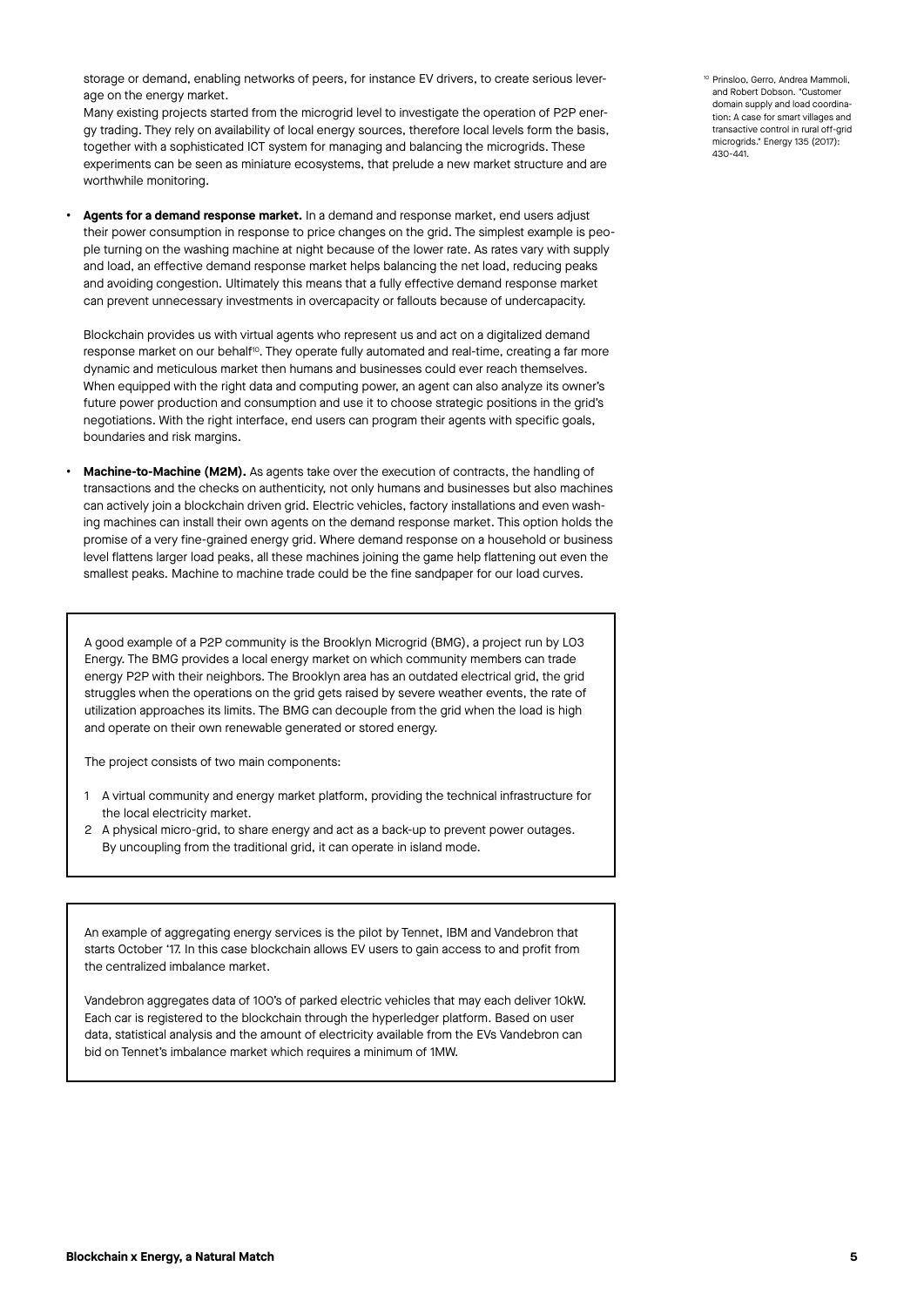#### **Challenge: scalability**

Scalability is the capability of a system, network, or process to handle a growing amount of work, or its potential to be enlarged to accommodate that growth. This is a bottleneck for the current existing blockchains and a lesson for the new blockchains to be released. Development teams now have a strong focus on scalability, extensibility and interoperability of blockchains, because they are crucial to achieve IoT involving networks and solutions.

There are several approaches<sup>11</sup>, which can work along each other coherently:

- **Payment Channel technology<sup>12</sup>:** Payment channels allow for practically unlimited, bidirectional transfers between two participants, as long as the net sum of their transfers does not exceed the deposited tokens. These transfers can be performed instantaneously and without any involvement of the actual blockchain itself, except for an initial one-time on-chain creation and an eventual closing of the channel. This is named for Ethereum under the *Raiden Network* and for Bitcoin it's called the *Lightning Network*.
- **Scalable Autonomous Smart Contracts<sup>13</sup>:** *Plasma* is a proposed framework for incentivized and enforced execution of smart contracts that is scalable to a significant amount of state updates per second (potentially billions), enabling the blockchain to be able to represent a significant amount of decentralized applications worldwide.
- **Scalable heterogeneous multi-chain:** *Polkadot* is not like previous blockchain implementations which have focused on providing a single chain. Polkadot itself is designed to provide no inherent application functionality at all. Rather, Polkadot provides the bedrock relay-chain upon which a large number of validatable, globally-coherent dynamic data-structures may be hosted side-byside. We call these data-structures 'parallelised' chains or parachains. In principle, a problem to be deployed on Polkadot may be substantially scaled out over a large number of parachains.

#### **Towards a transactive grid**

Transactive energy goes beyond demand response. It is expected to maintain the dynamic balance of supply and demand by enabling real-time, decentralized, automated, and autonomous transactions among distributed generation and load resources. On top of the scalibilty challenges, an effective transaction platform is key for a transactive energy system. The role of such a platform is to facilitate the deployment of applications that help maintain stability of the grid, as well as to implement efficient new market mechanisms<sup>14</sup>. And yes, the idea of a transactive grid was already there, platforms already exist, but now the introduction of blockchain technology is a very good reason to amp up ambitions.

### 4 THE PLAYING FIELD

#### **What's happening?**

Back to reality, we are not there yet. Of course, the blockchain x energy match is being made throughout the world and indeed the first applications are there. But things have just begun, most cases are in a stage of early development. According to the Rocky Mountain Institute, blockchain has great potential, but "even to blockchain experts, it is still unclear exactly where the technology's value lies and what the roadmap to commercial implementation looks like in the energy sector."15 Screening the current playing field, these are the main findings:

- Organizations understand the value of the distributed ledger technology better and the ecosystem of blockchain is growing and harmonizing with the real world. Energy businesses have started creating use cases, mainly pilots and experiments of course. The Indigo advisory group listed hundred use cases in July, expect dozens to follow over the coming months. This is partly due to the fact that mainstream has only recently jumped the bandwagon, but just as much a logical implication of the fact that blockchain technology itself has to mature on issues like scalability.
- The playing field is now an interesting mixture of establishment acknowledging the benefits from their own perspective and startups who have nothing to lose and feel free to work out completely new models. This is not so much a clash between start-ups and the incumbents, but rather looks like the beginning of a fertile ecosystem and it strengthens the assessment that blockchain is not a disruptor but a new strategic partner in an inevitable transition. Some cases in point are startups who aim to collaborate with the current system. For example, Power Ledger organized a public token to develop the platform that eventually will play a role in the industry and Gridplus<sup>16</sup> is developing a Smart Agent that will be able to programmatically buy and sell electricity on behalf of the user and intelligently manage smart loads by leveraging the Ethereum public blockchain.
- <sup>11</sup> The given examples are mainly on Ethereum, which there is a big open-source community developing on scalability issues.
- 12 raiden.network/101.html
- 13 plasma.io 14 Kvaternik, Karla, et al. "Privacy-Preserving Platform for Transactive Energy Systems." (2017).
- 15 Jesse Morris, The Energy Web Foundation: Bringing Blockchain Technology to the Grid February 23, 2017
- 16 Gridplus Whitepaper: goo.gl/xesfv2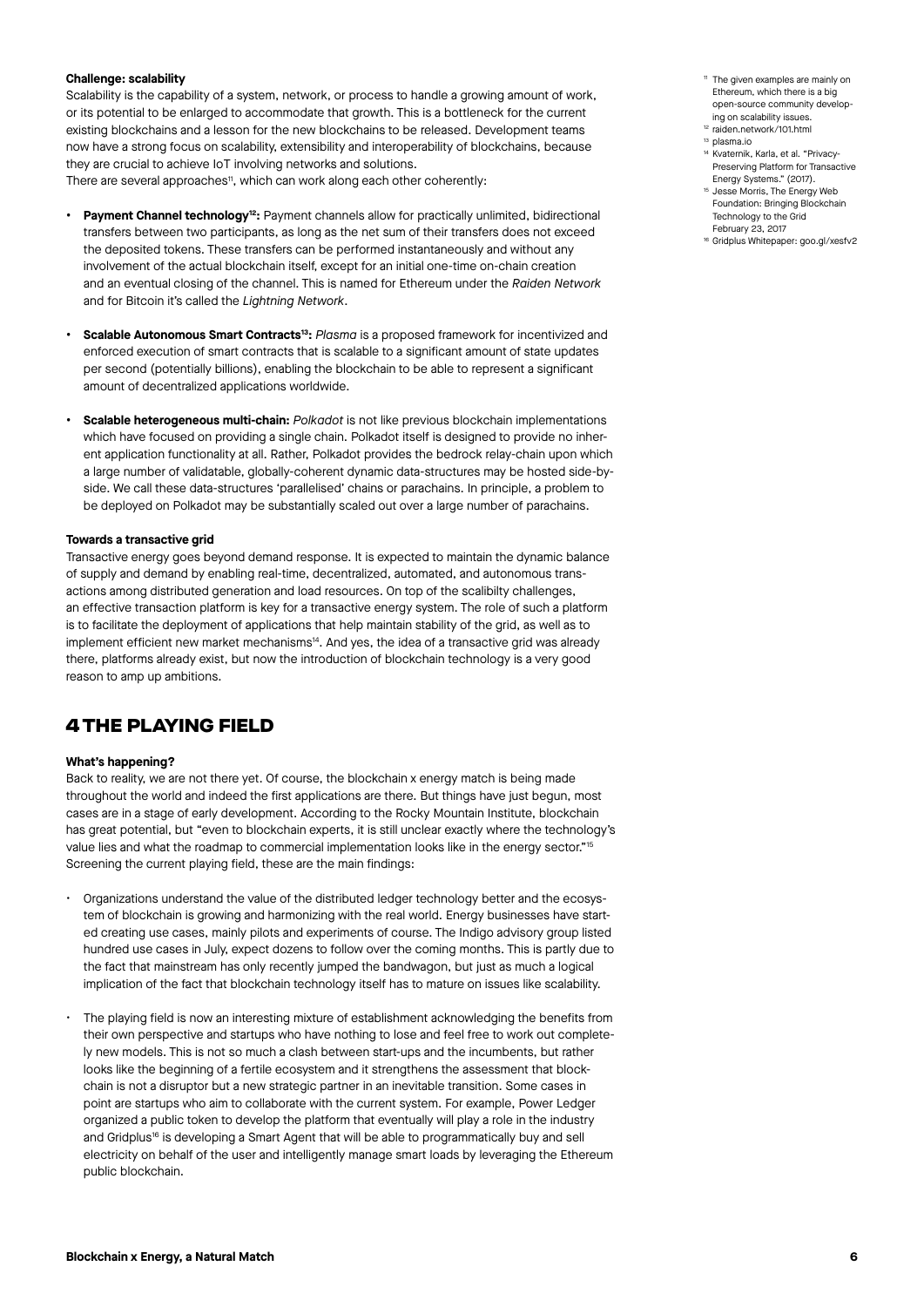- While this paper focuses on the transition towards a transactive grid, many of the innovations are simply complementary to the current market. They use blockchain's functionalities for more effective metering, billing, registrations of ownership or certifications of origin. Although their contribution to the revolution may seem small, most of these applications might prove relevant to the future grid as well. Take Electron which offers a shared registration platform for all UK gas and electricity supply points to facilitate faster switching. This technology is now being extended to cover new types of assets.
- There are several pubic & permissioned platforms that attract a big crowd of individuals, corporation and institutions. These are also the same blockchain networks that are making serious leaps for wide-scale use. E.g. Ethereum is momentarily the most used public blockchain with smart contract functionality, which also offers permissioned change interoperability. It being a public blockchain harnesses an ecosystem of all other applications, besides energy.
- Electricity is the main focus in most innovation projects, as reflected by eighteen use case proposals for the Rotterdam Region submitted to BlockLab (see figure). However applications that focus on heat and security, two of the regions strongest assets, are also promising.



#### **And where? Rotterdam, the Netherlands, Europe, the world…**

The energy transition, blockchain and the transactive grid are truly global tasks and opportunities. But there is no need to wait for the Valley. Rotterdam has a dense energy footprint, a high diversity of energy use (residential, industrial, greenhouses) and well established (inter-) national links. This, combined with a growing tech start-up scene means it has both an urgency and a means to realize blockchain's potential. The Netherlands are building up a track record. The former BAS Nederland was the first energy company allowing payments by blockchain; in November 2016 the first wholesale energy trade using blockchain technology occurred on a conference in Amsterdam, the world's biggest blockchain hackathon takes place here; and all the large grid operators (Enexis, Alliander, Stedin, Tennet) are already experimenting with blockchain.

Zooming out further, Europe is undoubtedly the most active region globally, according to the latest heat maps. Not just in terms of blockchain in energy but also in terms of the broader core developer network, with the Netherlands, Germany, Austria and UK all competing for pole position<sup>17</sup>. So if we muster the resources and will, this may well turn into one of those topics in which Rotterdam can take a lead, together with our partners in The Netherlands, Europe and the world.

17 According to NY Based Indigo Advisory, Blockchain in Energy and Utilities; use cases, vendor activity, market activity, accessed online July 2017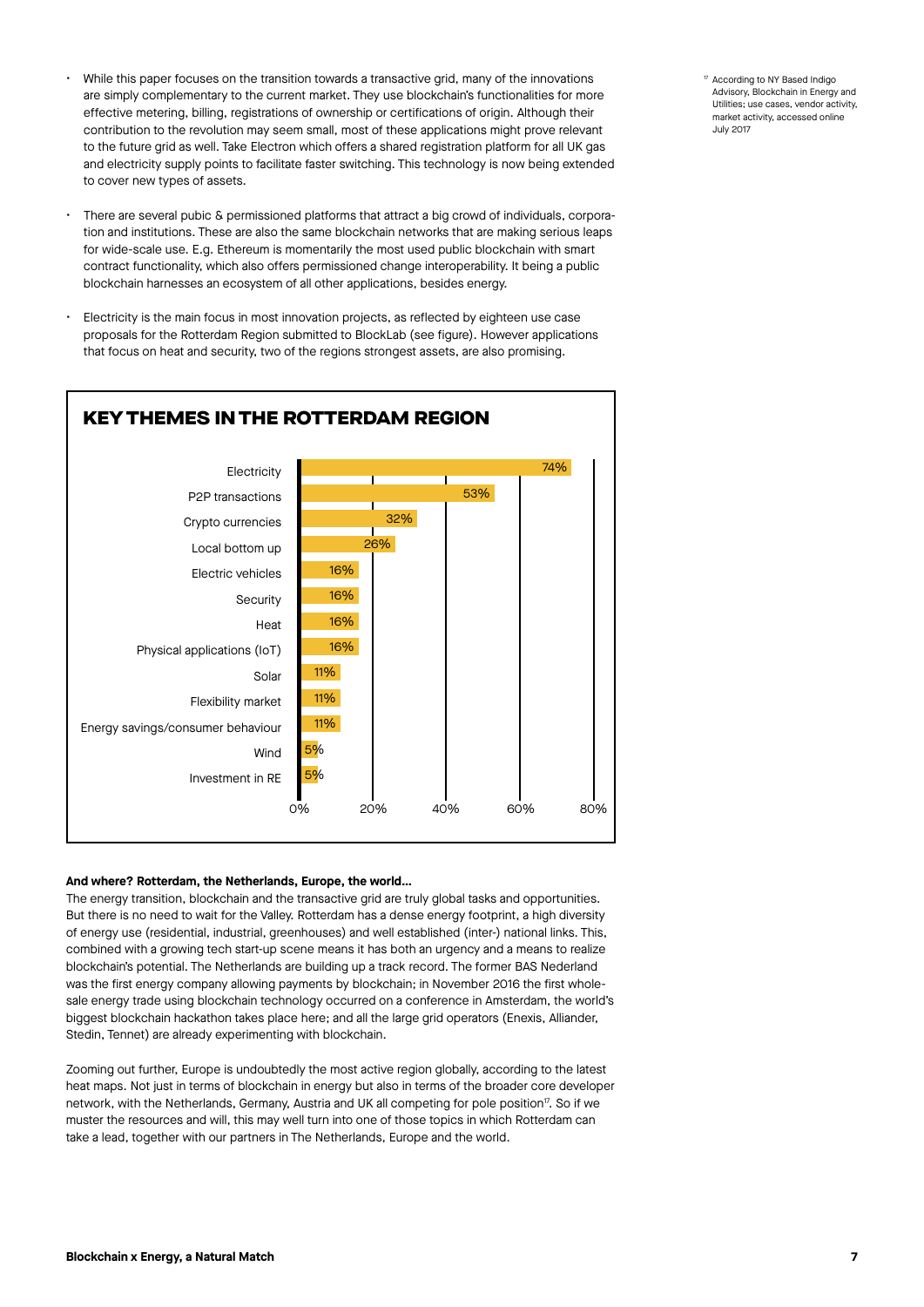## 5 AGENDA

The blockchain x energy agenda for the Rotterdam region must lead us towards nothing less than fully functioning transactive grids, but it must also take into account the early stage this development is in. Breakthroughs are needed in both the core of blockchain technology and the bone structure of the energy market. So, step one, let's start developing use cases with the means at hand; step two, let's prepare for serious upscaling within the next decennium; step three, let's actively contribute to the grand design in all its aspects – including market model, regulations and a backbone platform.

#### **1 Start developing use cases**

Blockchain technology needs a track record; the energy market needs experiments. Realizing use cases with the means at hand provides us with both and at the same time contributes to the development of innovation contexts and communities. Innovation projects in the next few years should focus on:

- **Applications preluding the transactive grid.** Peer to peer contracts can already function on a small scale, aggregation models can already be tested. Agents can prove themselves on first tasks like dynamic contract management. And the cross-over with IoT that enables machine to machine transactions might get started right now.
- **Tested within the grids at hand.** Micro grids can already be realized, as subsidiaries of the mains; Rotterdam recently announced Europe's largest smart grid as a testing ground; and a consortium including The Green Village is preparing a smart heat grid testbed. These are the contexts at hand for experimentation and validation.

#### **2 Prepare for upscaling**

While pioneering and building a frontrunner knowledge position, eyes should also be on the prize - scaling up on reach and impact:

- **Adopt scalable solutions** for blockchain technology as soon as they're worthy, as well as expected breakthroughs on interoperability and new consensus models. This means simply staying up to date, but also actively engaging in the international discourse, in order to be able to assess new models in a high-level expert network.
- **Future proof design of new infrastructures.** The designs of new grids like the expanded heat grid must involve no regret strategies for blockchain technology, making sure we do not make decisions now that impede a smart heat, hydrogen and projected multi-commodity grid in the near future.

#### **3 The grand design**

It may sound very un-bottom-up-py but a transactive grid will not emerge from local use cases only. Blockchain can only live up to its promise if it can connect smart machines to new market models and regulations. These will involve a grand design and as these new markets concern a critical infrastructure and upset some of the vested interests, this is just as much a political and social task. The dialogue towards a new model started around thirty years ago, gained serious traction in the last few years and now involves network administrators, governments, industries, scientists and climate advocates internationally.

Some blockchain heads should take a stance and join the debate. BlockLab will therefore connect energy key players and blockchain pioneers, learning by doing will be the MO, and yes, we are very optimistic about the results. Because the energy transition and blockchain technology, they indeed seem to be a natural match.